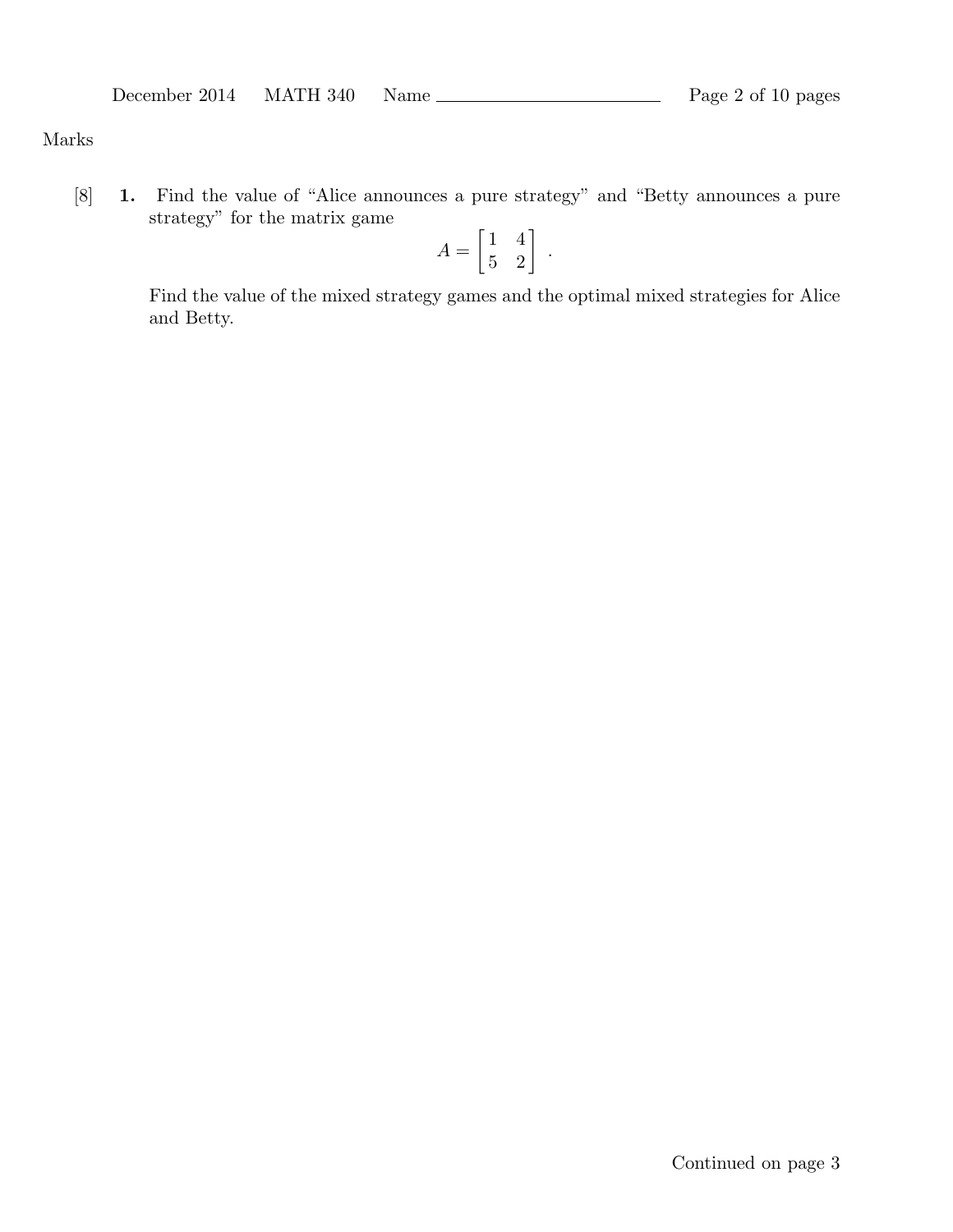December 2014 MATH 340 Name Page 3 of 10 pages

[10] **2.** Consider the problem: maximize  $x_1 + 2x_2$  subject to  $x_1 - 2x_2 \ge 4$ ,  $x_1 - 2x_2 \ge 7$ ,  $x_1 + x_2 \leq 1$ , and  $x_1, x_2 \geq 0$ . Write this as a linear program in standard form. Use the two-phase method, adding an auxilliary variable  $x_0$  to EVERY slack variable equation in the dictionary, to solve this LP. Use the smallest subscript rule to break any ties for entering or leaving variables. [Hint: This should not take more than two or three pivots.]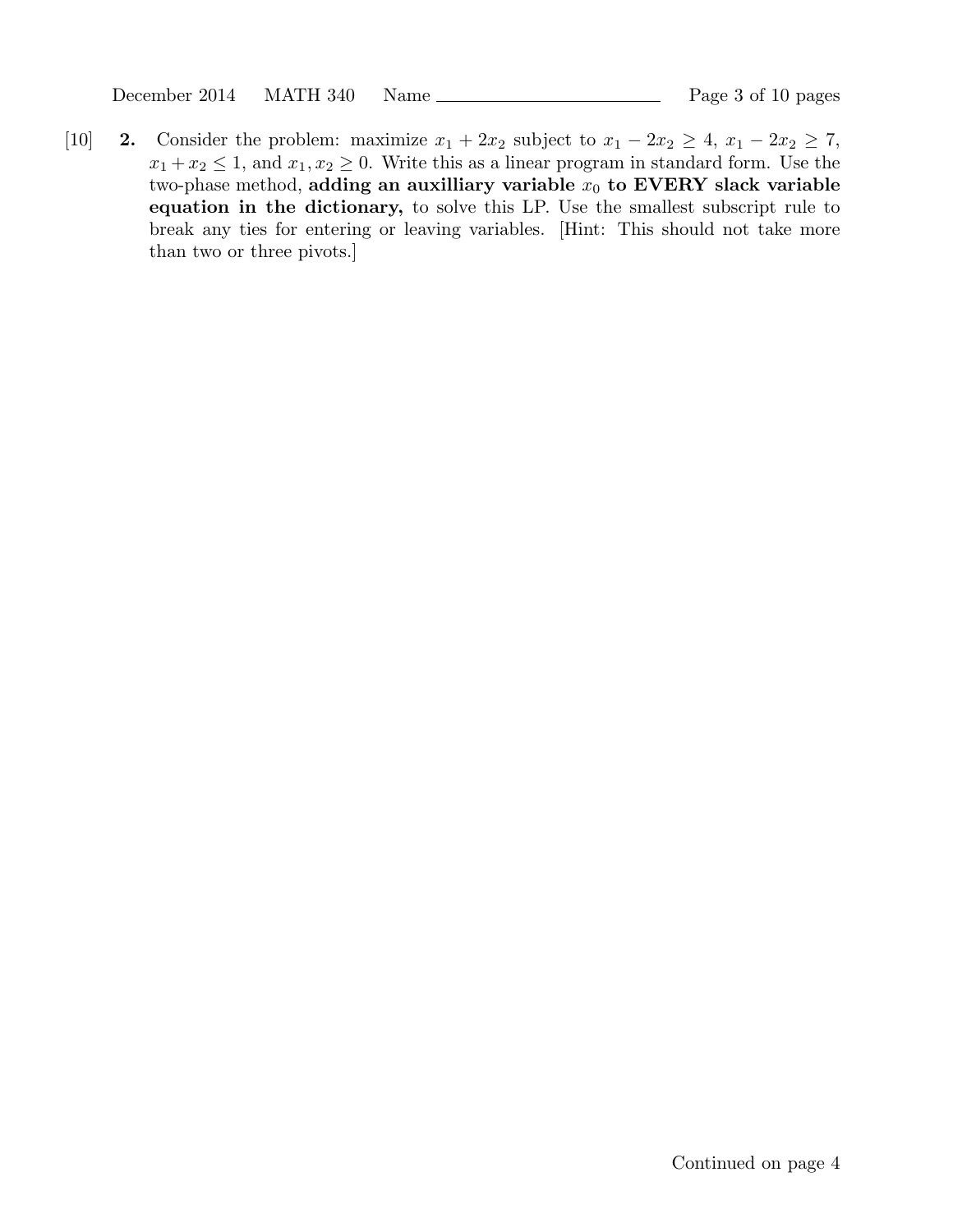December 2014 MATH 340 Name Page 4 of 10 pages

- [10] **3.** Consider the LP: maximize  $x_1+18x_2$  subject to  $x_1+x_2 \le 5$ ,  $x_1+9x_2 \le 9$ ,  $3x_1+x_2 \le 9$ , and  $x_1, x_2 \ge 0$ .
	- (a) Write down the dual linear program.
	- (b) Use complementary slackness to check if  $x_1 = 3, x_2 = 0$  is an optimal solution for this linear program.
	- (c) Use complementary slackness to check if  $x_1 = 0, x_2 = 1$  is an optimal solution for this linear program.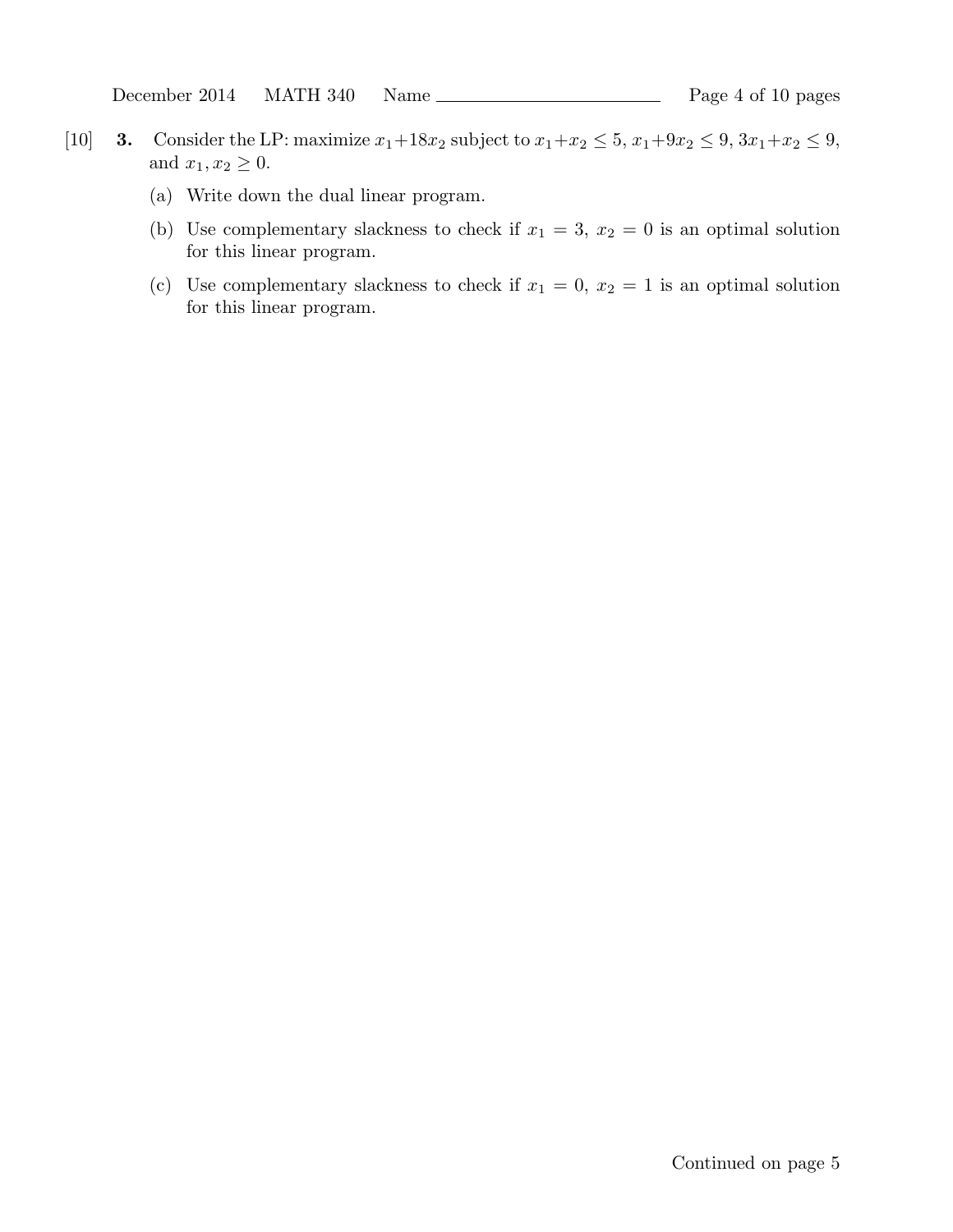December 2014 MATH 340 Name Page 5 of 10 pages

- [6] 4. Consider the linear program: maximize  $s + 10t + r$  subject to  $2s + 5t + r \le 16$ ,  $3s + t - 3r \le 12$ ,  $4s + 3t + 3r \le 20$ , and  $t, r \ge 0$ , but where s can be negative, zero, or positive. Replace s by two variables, namely  $s = s_1 - s_2$ , where we impose the condition  $s_1, s_2 \geq 0$ .
	- (a) The three constraints of this LP can be written as

$$
\begin{bmatrix}\n\text{``big } A\text{''}\n\end{bmatrix}\n\begin{bmatrix}\n s_1 \\
t \\
r \\
w_1 \\
w_2 \\
w_3\n\end{bmatrix} =\n\begin{bmatrix}\n 16 \\
12 \\
20\n\end{bmatrix}
$$

where  $w_1, w_2, w_3$  are slack variables. Write out the matrix "big A."

(b) Can both  $s_1$  and  $s_2$  be basic in some dictionary of the simplex method? Justify your answer using (part of) "big A."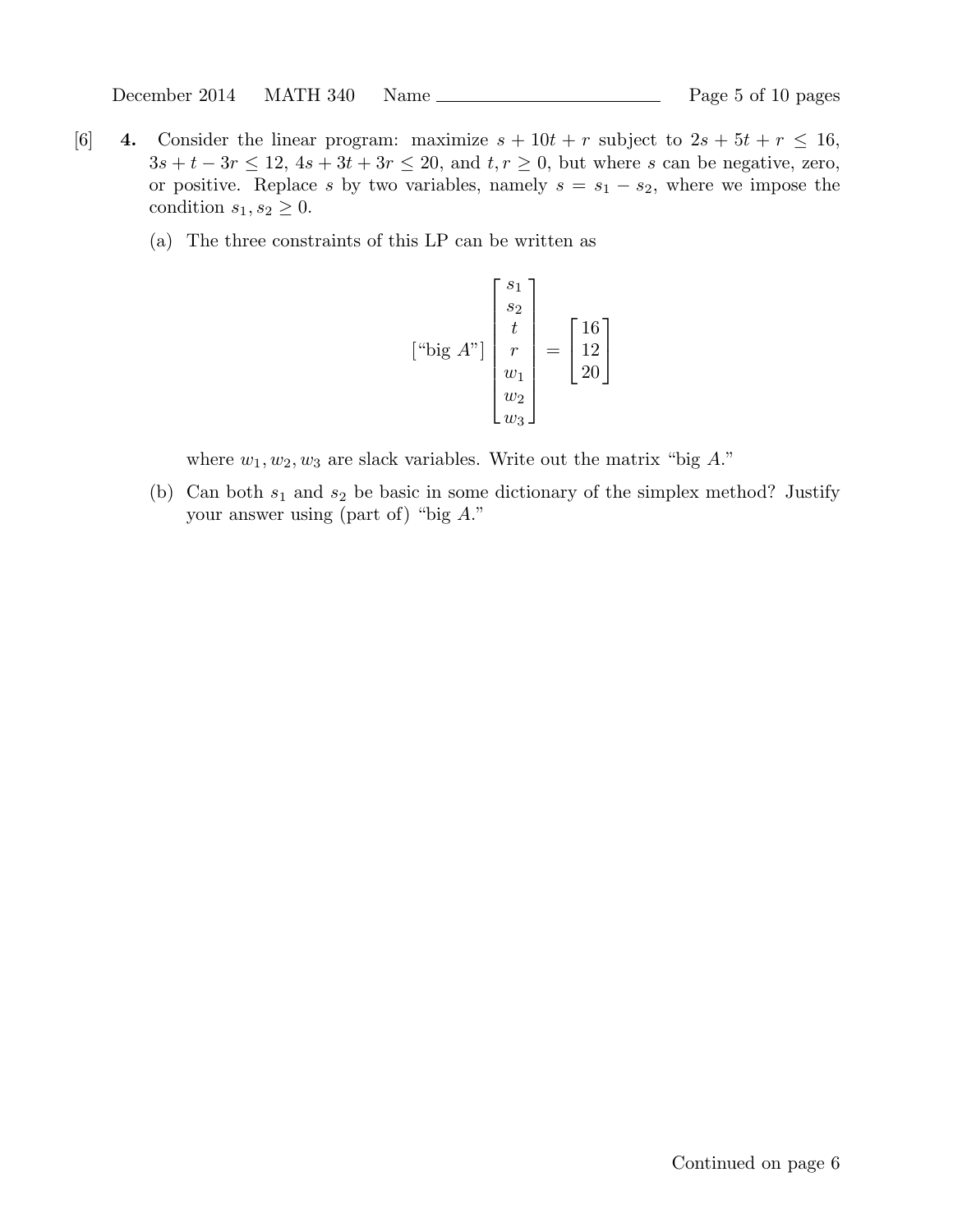- [32] 5. (4 points for each part) Briefly justify your answers:
	- (a) In the matrix game

$$
A = \begin{bmatrix} 1 & 2 & 1 \\ 2 & 1 & 1 \\ 5 & 4 & 1 \end{bmatrix}
$$

someone claims that Alice's optimal mixed strategy is  $[1/2 1/2 0]$  and that Betty's is [1/2 1/2 0]. Make a quick calculation (without using the simplex method) to determine whether or not this is true; explain why your quick calculation works.

(b) Consider a  $n \times n$  weighted bipartite matching problem (Assignment Problem), where  $n \geq 6$  and where  $x_{ij}$  is 1 if person i does task j (entirely). Argue that  $x_{16}, x_{36}, x_{34}, x_{14}$  cannot all be basic in any dictionary of the simplex method.

(c) Give an example of a linear program whose first three pivots must be degenerate. How do you know that these first three pivots must be degenerate?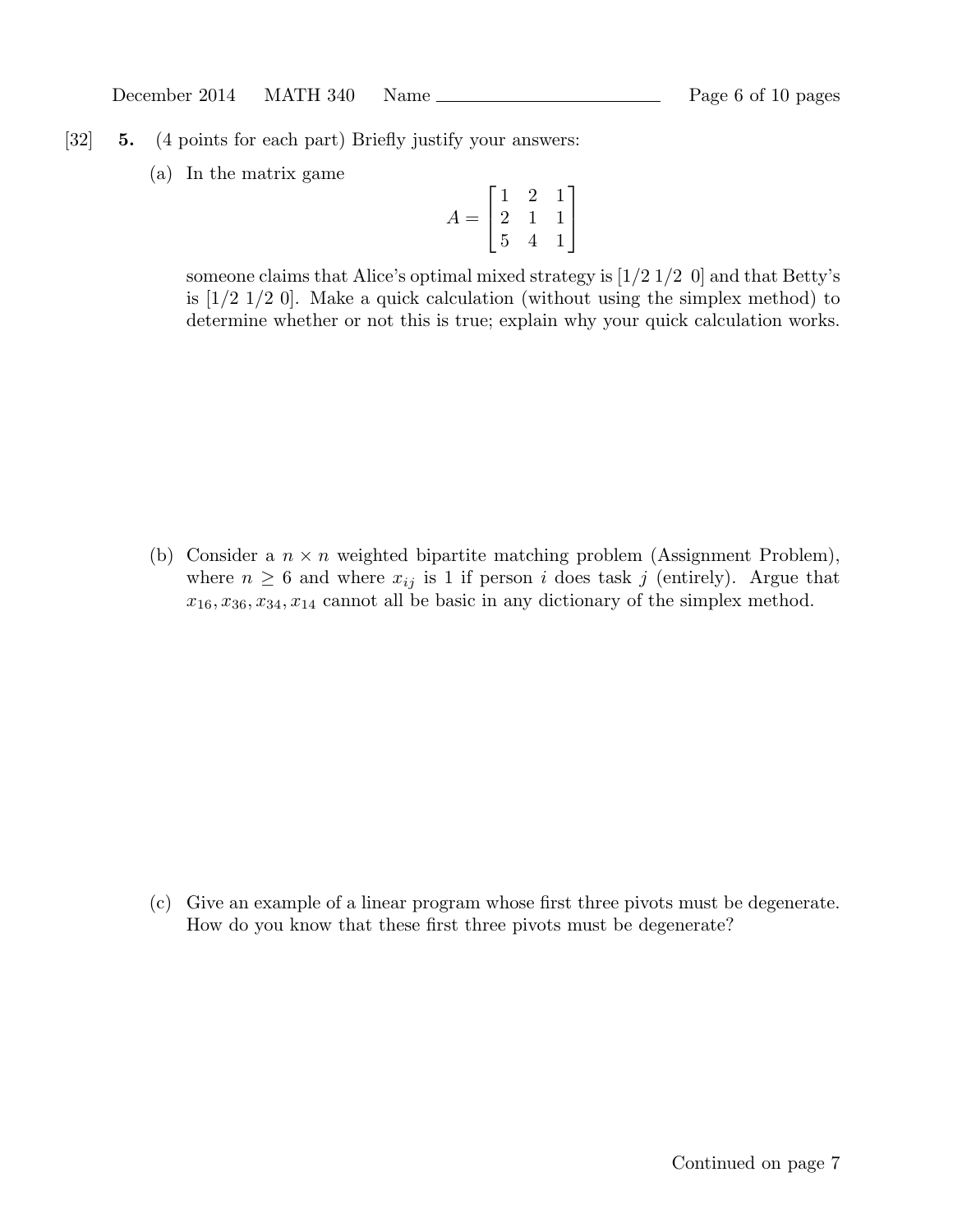December 2014 MATH 340 Name Page 7 of 10 pages

(d) Give an example of a linear program such that the perturbation applied to it requires no more than two pivots, but if we change the order of the rows (or equivalently change the order of  $\epsilon_1, \epsilon_2, \ldots$ ) the simplex method can take three iterations. Justify your claim, either in words or pictures.

(e) Consider a linear program that has various constraints including  $x_1 - 2x_2 \geq 4$ and  $x_1 - 2x_2 \ge 7$ . Can both of the slack variables corresponding to these two constraints be nonbasic in some dictionary of the simplex method? Explain.

(f) In this class we viewed an  $m \times n$  matrix, A, as a matrix game giving the payout to Alice with Alice playing  $m$  pure strategies represented by  $A$ 's rows, and Betty playing n pure strategies columns represented by A's columns. What matrix would you get if Alice and Betty exchange roles? Explain.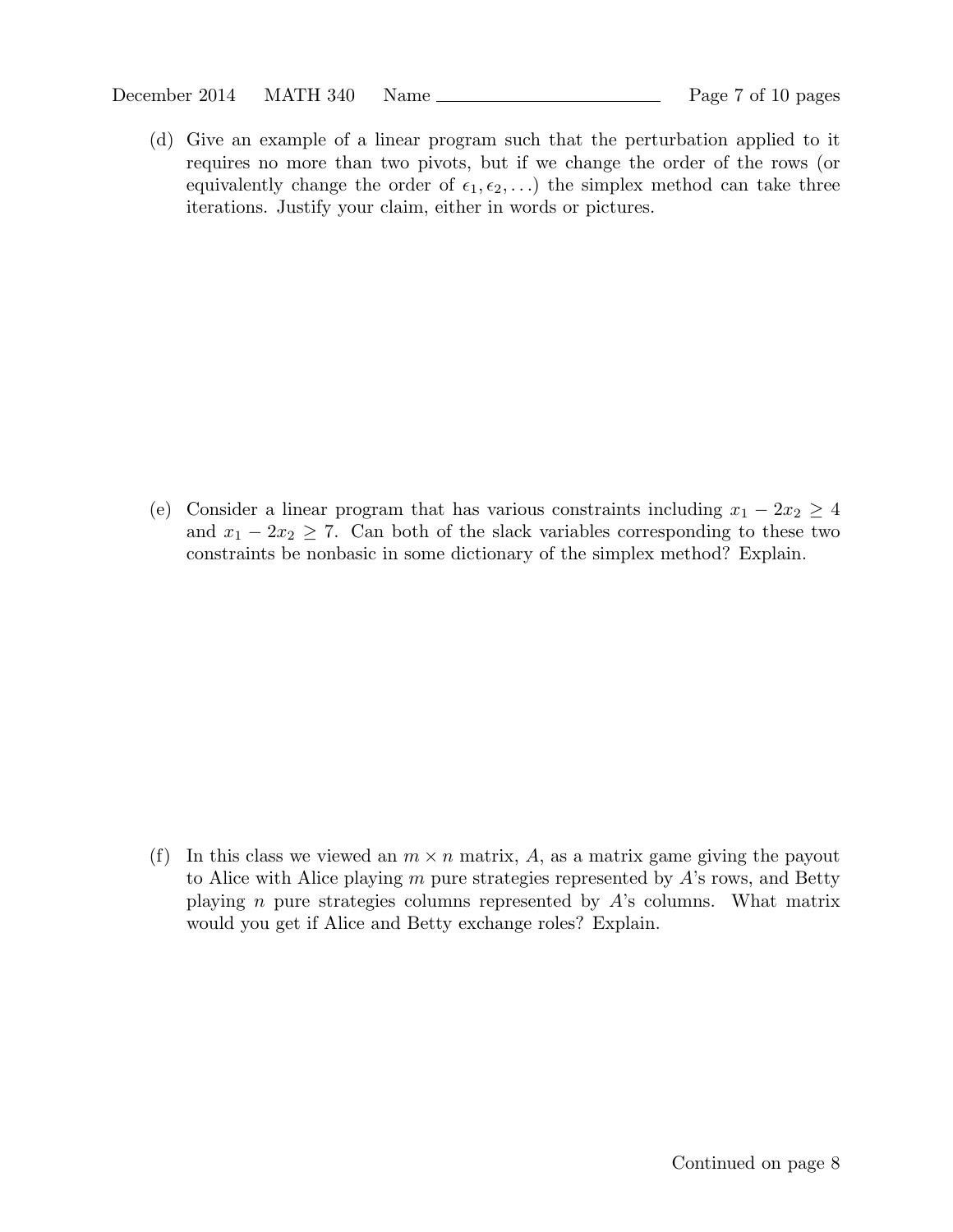.

(g) Find the value of the mixed strategy games for the matrix game

 $A =$  $\begin{bmatrix} -1 & -4 & -9 & -16 & -25 & -36 & -49 \end{bmatrix}$  $-49$   $-36$   $-25$   $-16$   $-9$   $-4$   $-1$ 1

Justify your answer.

(h) Consider the line  $y = a + bx$  which is the best "max approximation" regression line to the data points  $(0, 4)$ ,  $(1, 6)$ ,  $(2, 7)$ ,  $(3, 10)$ ,  $(5, 11)$ , i.e., such that

$$
d = \max(|4 - a|, |6 - a - b|, |7 - a - 2b|, |10 - a - 3b|, |11 - a - 5b|)
$$

is minimized. Assume that you know that at optimality (i.e., when  $d$  is minimized),  $a, b, d$  are all positive. At the optimal  $a, b, d$ , at least how many of

 $|4 - a|$ ,  $|6 - a - b|$ ,  $|7 - a - 2b|$ ,  $|10 - a - 3b|$ ,  $|11 - a - 5b|$ 

must equal d? What could you say if you had ten data points instead of five?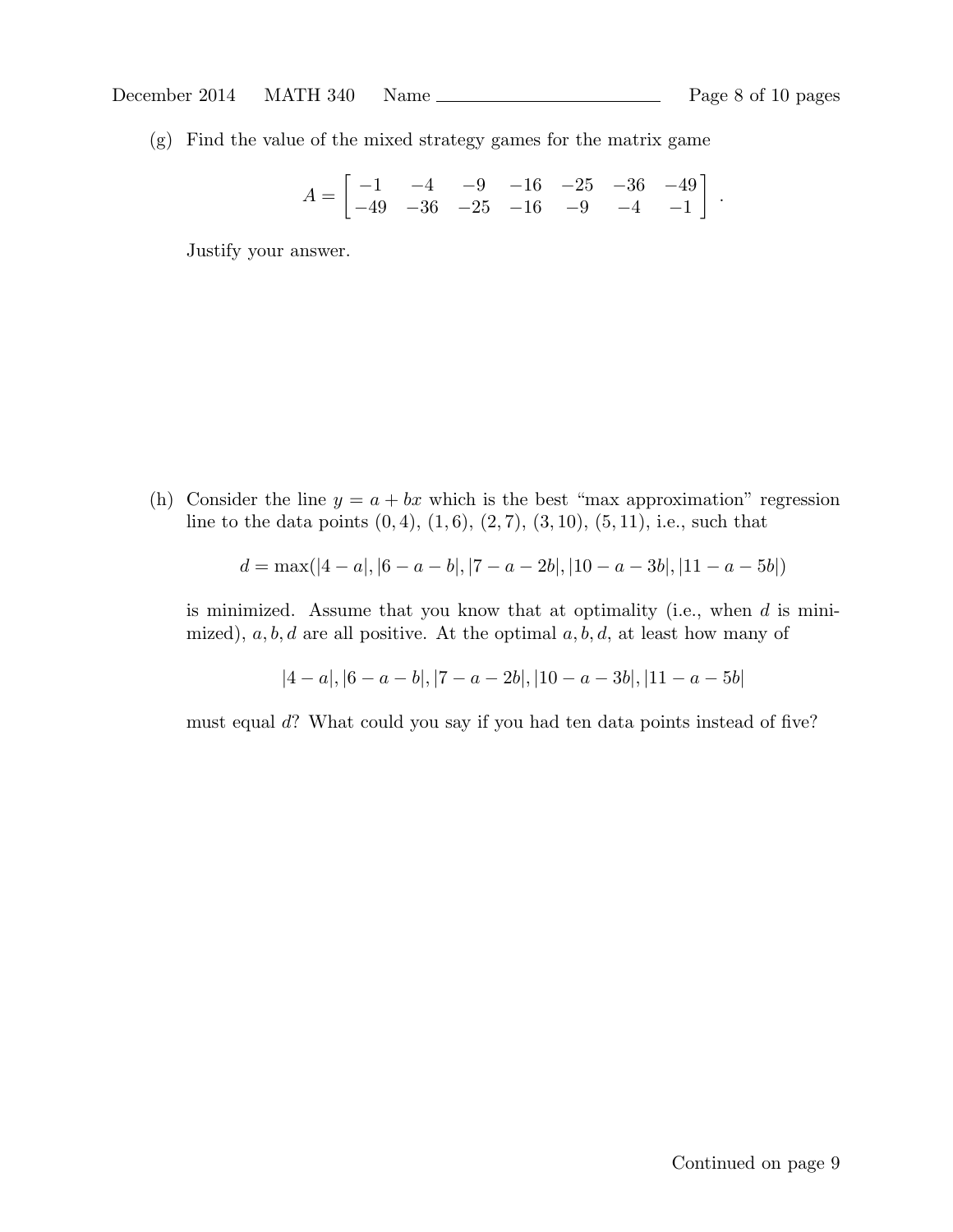Continued on page 10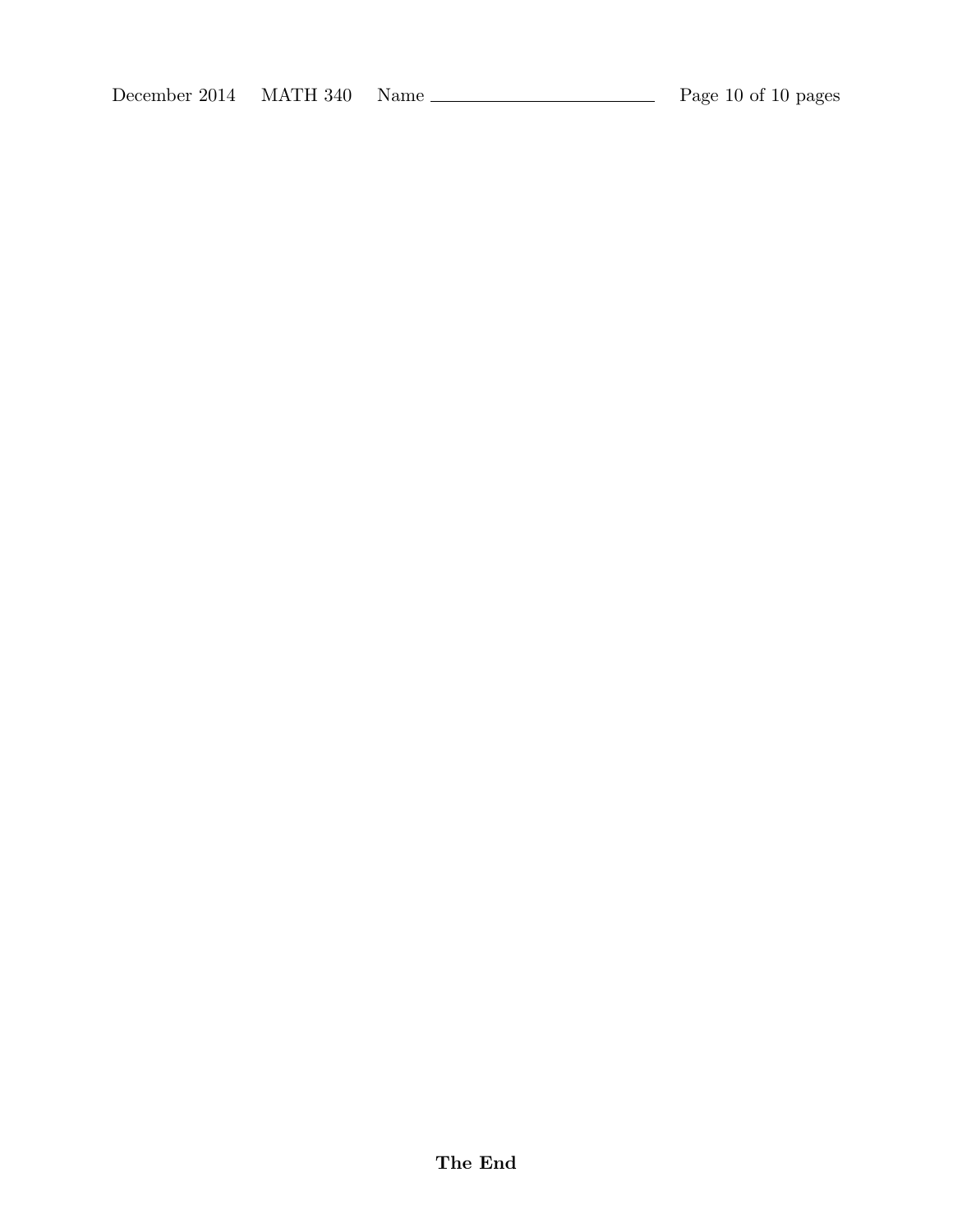## Be sure that this examination has 10 pages including this cover

## The University of British Columbia

Midterm Examinations - December 2014

### Mathematics 340

Closed book examination

 $\frac{1}{2}$  hours

| <b>Name</b>           | $Signature \_\_\_\_\_\_\_$ |  |
|-----------------------|----------------------------|--|
| <b>Student Number</b> | Instructor's Name          |  |
|                       | <b>Section Number</b>      |  |

# Special Instructions:

Calculators, notes, or other aids may not be used. Answer questions on the exam. This exam is two-sided!

### Rules governing examinations

| 1. Each candidate should be prepared to produce his library/AMS                     |  |  |
|-------------------------------------------------------------------------------------|--|--|
| card upon request.                                                                  |  |  |
| 2. Read and observe the following rules:                                            |  |  |
| No candidate shall be permitted to enter the examination room after the expi-       |  |  |
| ration of one half hour, or to leave during the first half hour of the examination. |  |  |
| Candidates are not permitted to ask questions of the invigilators, except in        |  |  |
| cases of supposed errors or ambiguities in examination questions.                   |  |  |
| CAUTION - Candidates guilty of any of the following or similar practices            |  |  |
| shall be immediately dismissed from the examination and shall be liable to          |  |  |
| disciplinary action.                                                                |  |  |
| (a) Making use of any books, papers or memoranda, other than those au-              |  |  |
| thorized by the examiners.                                                          |  |  |
| (b) Speaking or communicating with other candidates.                                |  |  |
| (c) Purposely exposing written papers to the view of other candidates. The          |  |  |
| plea of accident or forgetfulness shall not be received.                            |  |  |
| 3. Smoking is not permitted during examinations.                                    |  |  |

| 1              | 8  |
|----------------|----|
| $\overline{2}$ | 10 |
| 3              | 10 |
| $\overline{4}$ | 6  |
| $\overline{5}$ | 32 |
| Total          | 66 |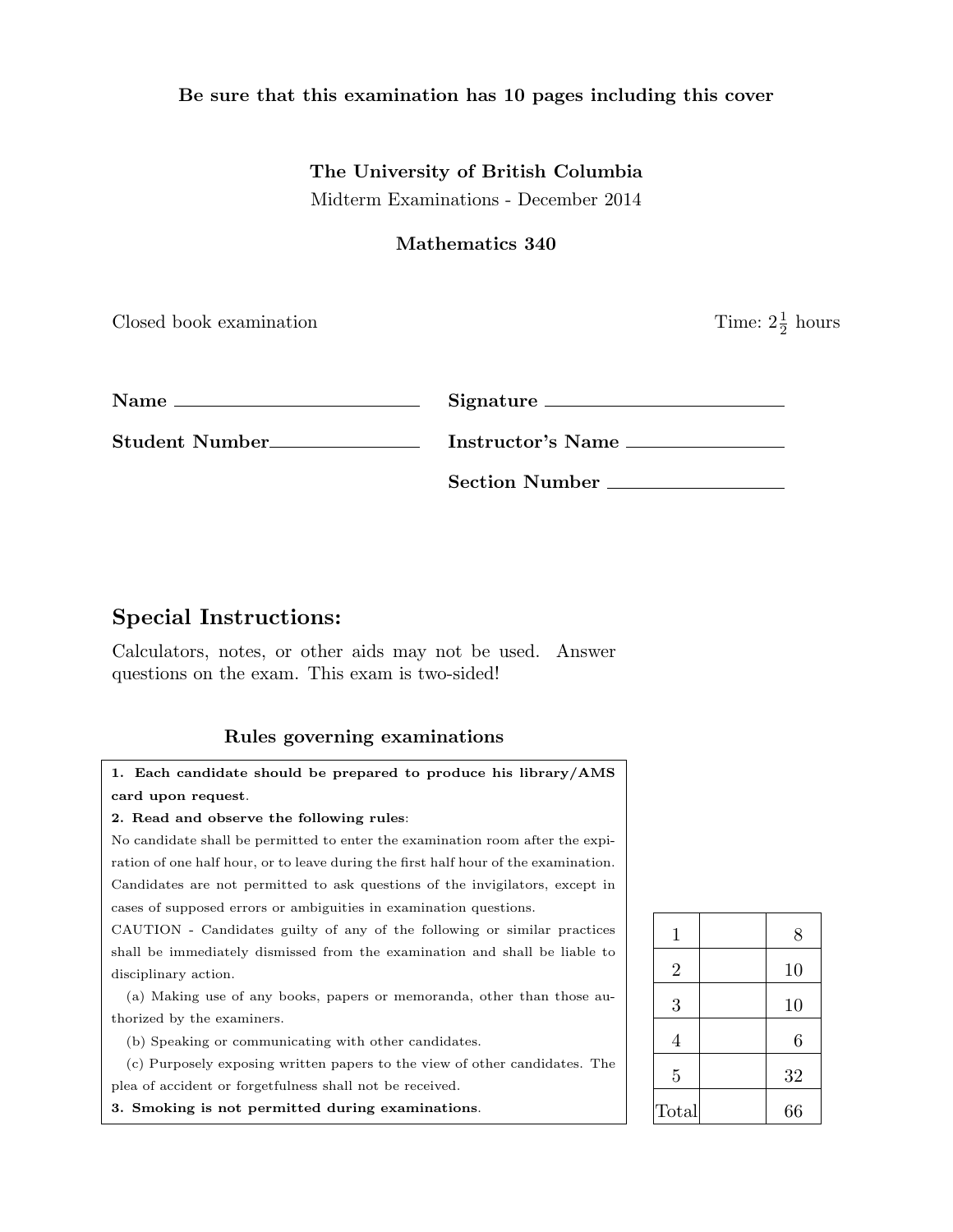#### Math 340 Note Sheet for the Final Exam, Fall 2014

ValueAliceAnnounces $P$ ure $(A) = \max_i$ MinEntry of *i*-th row of  $A = \max_i \min_j a_{ij}$ 

ValueBettyAliceAnnouncesPure $(A) = \min_j \text{MaxEntry}$  of j-th column of  $A = \min_j \max_i a_{ij}$ 

DualityGap = (ValueBettyAnnouncesPure) − (ValueAliceAnnouncesPure)

The value of Alice announces a mixed strategy is

$$
\max_{\vec{p} \text{ stoch}} \text{MinEntry}(\vec{p}^T A)
$$

Is given by LP

$$
\max v \text{ s.t. } \bar{p}^T A \geq [v \ v \ \dots \ v],
$$
  

$$
p_1 + \dots + p_m = 1, \quad p_1, p_2, \dots, p_m \geq 0.
$$

If all entries of A are positive this is equivalent to

$$
\max v \text{ s.t. } \bar{p}^T A \geq [v \ v \ \dots \ v],
$$
  

$$
p_1 + \dots + p_m \leq 1, \quad v, p_1, p_2, \dots, p_m \geq 0.
$$

For example,

$$
A = \begin{bmatrix} 1 & 2 \\ 3 & 4 \end{bmatrix}
$$
, gives  $v \le p_1 + 3p_2$ ,  $v \le 2p_1 + 4p_2$ , etc.

If A is  $m \times n$  and  $n < m$ , then we know that there is an optimum strategy where at most n of  $p_1, \ldots, p_m$  are nonzero.

If A is a  $2 \times 2$  matrix, then either (1) the duality gap is zero, or (2) Alice and Betty have mixed strategies where the values are balanced, e.g.,

$$
\vec{p}^T A = [v \ v]
$$

for Alice.

For any stochastic  $\vec{p}$  and  $\vec{q}$  we have

$$
MinEntry(\vec{p}^T A) \leq MaxEntry(A\vec{q})
$$

and if these are equal then this common value is the value of (the mixed strategy games of A).

LP standard form: maximize  $\vec{c} \cdot \vec{x}$ , subject to  $A\vec{x} \leq \vec{b}$ ,  $\vec{x} > \vec{0}$ .

Unbounded LP: A variable enters, but nothing leaves.

2-phase method: (1) introduce  $x_0$  on right, (2) pivot  $x_0$  into the basis for a feasible dictionary, and try to maximize  $w = -x_0$ , (3) if w reaches 0, pivot  $x_0$  out of dictionary and eliminate all  $x_0$ ; e.g.,

$$
x_4 = -7 + \cdots + x_0
$$
  
\n
$$
x_9 = -8 + \cdots + x_0
$$
 x\_0 enters, x\_9 leaves